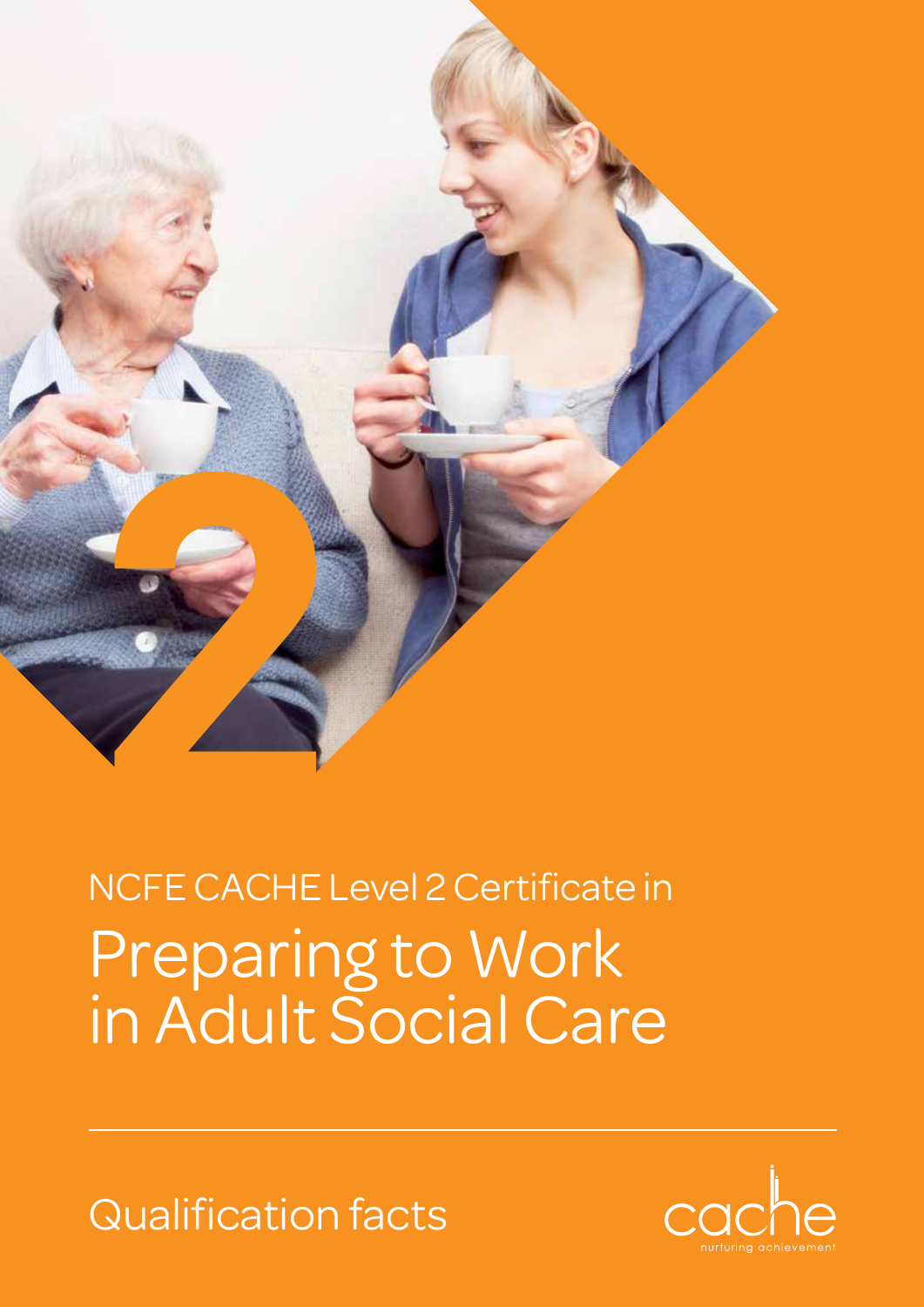### QRN:600/0047/8

# About this alificati

This qualification provides an ideal transfer if you are new to the sector or new to the world of work. It is accessible if you want to understand more about working in health and social care. It aims to introduce some basic concepts of caring and preparation for employment in the sector.

The content of the qualification relates to the knowledge elements covered in the mandatory units of the Health and Social Care Diploma at Level 2. Learners progressing to the Level 2 Health and Social Care Diploma will therefore have gained the underpinning knowledge for these units.

#### Entry requirements

Learners should be at least 14 years old. We do not set any other entry requirements but Centres may have their own guidelines.

#### Experience in the workplace

Learners do not need to be working or on practical placements to complete this qualification as it is knowledge only.

#### Qualification structure

Qualification criteria

To achieve the qualification, learners will need to complete all nine mandatory units with a **total credit value of 20.**

#### Mandatory units

| Unit ref no. | Title                                                                            | Unit type | Level | Credit |
|--------------|----------------------------------------------------------------------------------|-----------|-------|--------|
| L/602/2905   | Principles of communication in adult<br>social care settings                     | Knowledge |       |        |
| L/602/3035   | Principles of personal development in<br>adult social care settings              | Knowledge |       |        |
| H/602/3039   | Principles of diversity, equality and<br>inclusion in adult social care settings | Knowledge |       |        |
| A/601/8574   | Principles of safeguarding and protection in<br>health and social care           | Knowledge |       |        |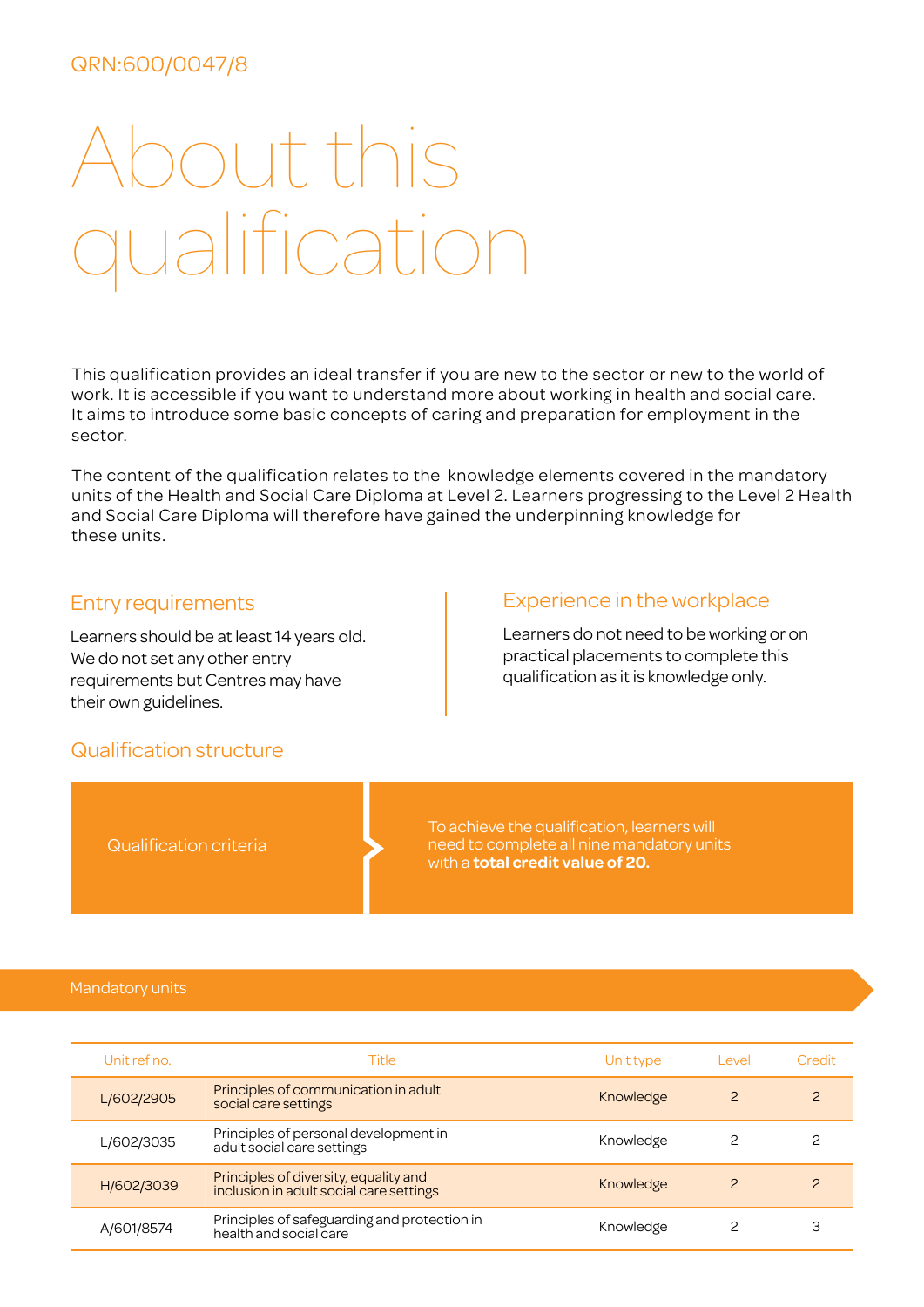| Unit ref no. | Title                                                                                            | Unit type | Level         | Credit |
|--------------|--------------------------------------------------------------------------------------------------|-----------|---------------|--------|
| H/601/5474   | Introduction to duty of care in health, social care or<br>children's and young people's settings | Knowledge | 2             |        |
| A/602/3113   | Understand the role of the social care worker                                                    | Knowledge | 2             |        |
| J/602/3180   | Understand person-centred approaches<br>in adult social care settings                            | Knowledge | 2             | 4      |
| R/602/3179   | Understand health and safety in social care settings                                             | Knowledge | っ             | 4      |
| Y/602/3118   | Understand how to handle information in<br>social care settings                                  | Knowledge | $\mathcal{P}$ |        |

Total guided learning hours: 179

### Assessment

The qualification will be pass or refer and is internally assessed by a Portfolio of Evidence. This can be in any chosen format e.g. paper based, electronically created and stored etc.

The Centre will be responsible for deciding what type of proof the learner will need, in order to collect evidence to show that all the assessment criteria has been met.

### For more information

Full details of this qualification can be found on our website www.cache.org.uk or our secure Centre website cachezone.

CACHE was established in 1945 by the Ministry of Health under the name of the National Nursery Examination Board (NNEB). The board set the syllabus for the first national examination which took place in 1947. In 1994 the NNEB merged with the Council for Early Years Awards to form CACHE. In 2001 we incorporated the National Association for Maternal and Child Welfare and in 2015 we became part of NCFE. Over the years we have continually invested in high quality qualifications. Written and developed by experts, they have helped millions of learners across the world to raise professional standards, earning us a reputation for excellence and leadership across the sector. Our continued dedication to those who care for children, young people and adults means that our qualifications will continue to meet the needs of a modern workforce.